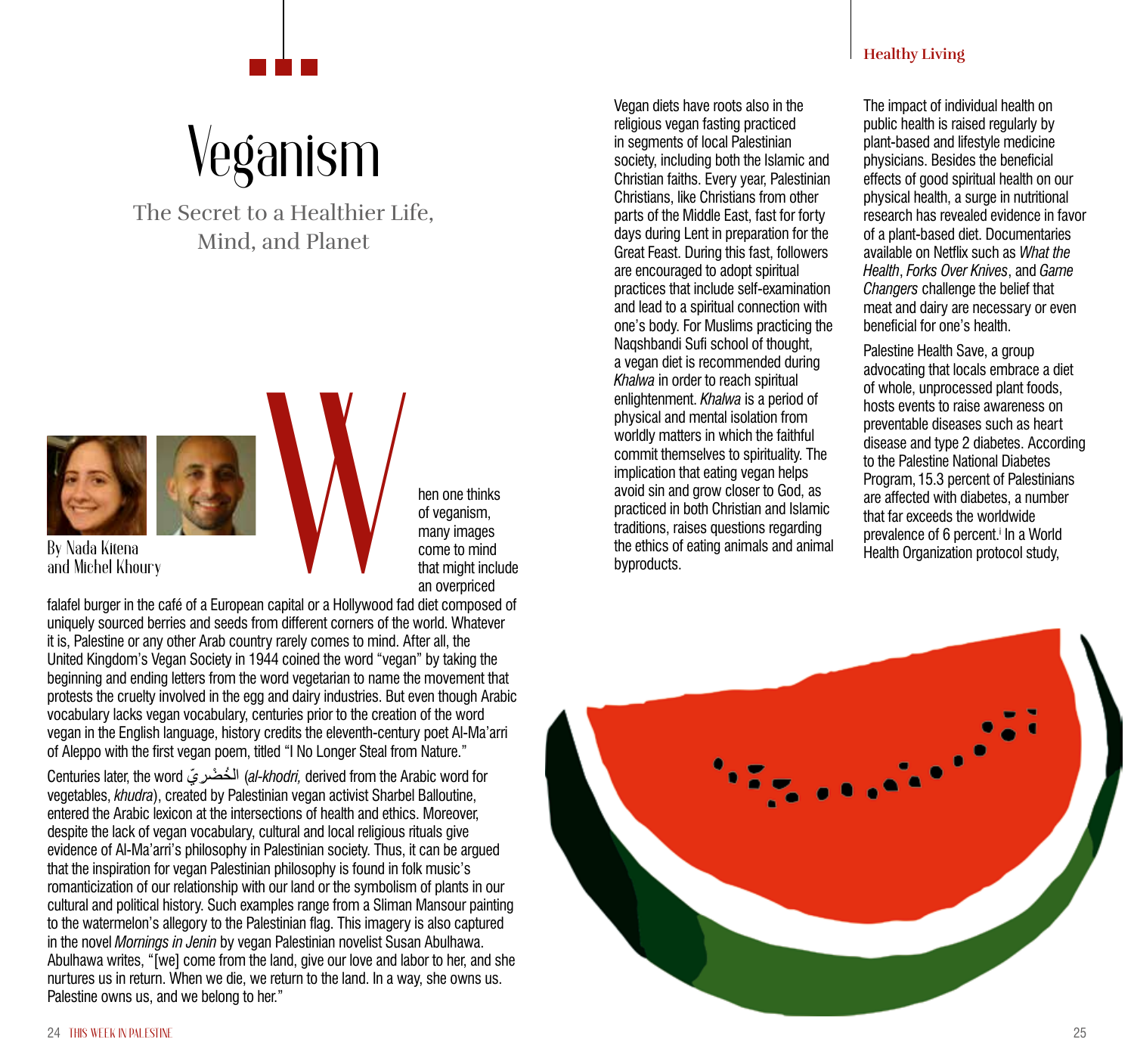research has shown that Palestinian men and women in Jerusalem are twice more likely to die of heart disease than the population of other Mediterranean countries.<sup>ii</sup> There is substantial evidence that besides an increased risk of developing diabetes, the dietary consumption of animal products such as meat, chicken, eggs, and dairy leads to an increased risk of high blood pressure and cardiovascular disease (including heart attacks and strokes) as well as the development of certain cancers and other diseases.<sup>iii</sup> While medical conditions and the susceptibility to many diseases can run in families, family recipes and lifestyle habits are also passed down from generation to generation. For the creation of a healthier Palestinian society, a vegan plant-based diet not only offers a simple healthier path but can easily continue the culinary traditions native to Palestinian culture. For example, calcium is found in tahini, figs, various nuts, white beans, and chickpeas.<sup>iv</sup> Protein, meanwhile, can be sufficiently obtained from lentils, chickpeas, nuts, and beans, amongst other food sources.<sup>v</sup> Moreover, foods that contain plant-sourced protein are preferable to those containing animalsourced protein, given that plant-based food sources are likely also to contain more fiber.vi

Arguments raised frequently by nonvegan Palestinians point to Bedouin shepherds and family-owned chickens, suggesting that the environmental and ethical concerns raised by veganism do not apply as urgently in Palestine as in other parts of the world. These voices rely on nostalgia for the ways our ancestors lived prior to the *Nakba*. Palestinian folklore and oral histories paint imageries of a life in which families gathered to harvest the fruits of their land from which they have since been removed. While we still

see a few Palestinian shepherds and small family-operated animal farms in Palestine, these practices are being replaced by large-scale factory farms in which animals live their lives confined to the same tight space with no sunlight or adequate hygiene and nutrition from birth to their death. A factory farm in Beita, Nablus, made its rounds through social media last year when a "technical error" resulted in the deaths of thousands of chickens. In the background of the video, surviving chickens can be heard chirping for their lives. Thus, the

and dinners, such as *'alayet bandora* (editor's note: tomato pans, see the recipe in TWiP's March 2021 issue – which can easily be enjoyed without the eggs) or *msakhan* (caramelized onions served on a special bread drenched in olive oil, topped with nuts and spices), are now prepared with minced meat and chicken served on top. Historically, animals were slaughtered as a "sacrifice" a few times annually. Today, Palestinians include meat in nearly every meal every day, including carcinogenic deli meats for breakfast and snacks.<sup>vii</sup>

## **Healthy Living**

**Conservative estimates suggest that globally, 56 billion farm animals are killed every year for human consumption, a number that excludes fish and other marine life caught in nets. This means that more than 153 million animals are slaughtered every day.**

of the farm or operation – especially because vegan staples and substitutes are readily available year-round in **Palestine** 

This past year and a half, the world has experienced the largest major global pandemic in nearly a century. While some countries in Europe and the United States have been able to reach their goals of a vaccination rate that nears 80 percent of the population, the Palestinian health system continues to struggle with its limited health infrastructure. Prior pandemics that made headlines for claiming the lives of millions of animals and thousands of people, such as H7N7, H1N1, severe acute respiratory syndrome (SARS), and Middle-East respiratory syndrome, originated from the farming of poultry, pigs, bats, and camels, respectively.viii The ubiquity of COVID-19's spread across continents has encouraged public health experts to speak of the connections between factory farming and pandemics in a globalized world. The United Nations



**Palestinian legumes.** 

fallacy that factory farming is entirely an issue of "the West" to justify our animal consumption as more ethical or less detrimental to our health and environment is a myth that ignores the reality into which Palestinian consumerism has evolved over the past century.

Today, the search for plant-based options other than foul and falafel is futile in most Palestinian restaurants. Even traditional Palestinian meals prepared by families, including breakfast spreads such as hummus, and dishes consumed at lunches

Specifically, over the past couple of decades, the Palestinian food economy has introduced imported cattle farmed in Brazilian factories that are complicit in the destruction of the Amazon rainforest. We also import the products of Nestlé and American fast-food chains that are among the world's largest polluters. While air pollution is linked to increased rates of respiratory disease and cancer, general pollution can exacerbate already existing conditions and diseases. And none of this speaks to the ethics of harming and killing other sentient and living beings, regardless of the size